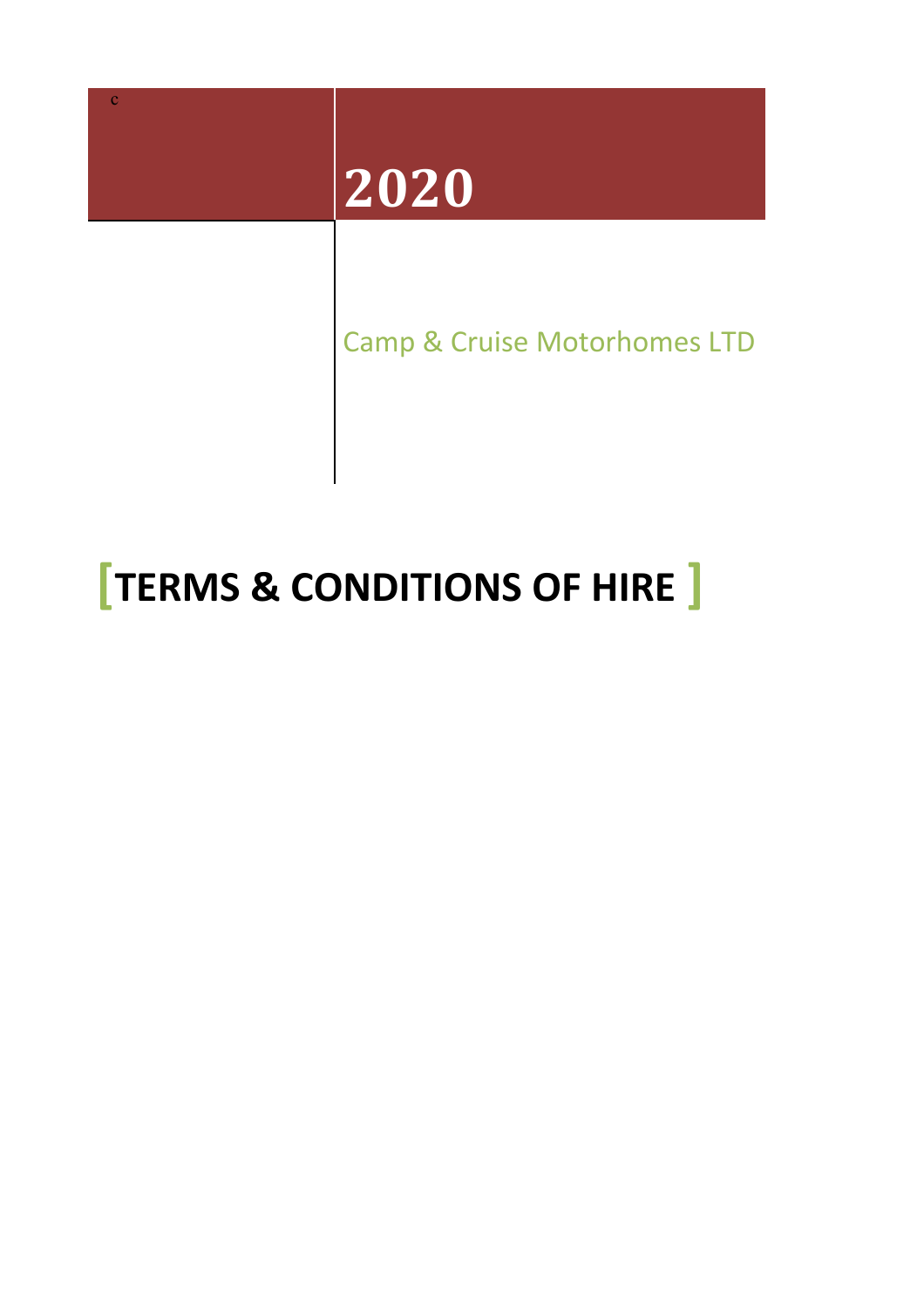- 1. **Definitions of terms and conditions**
- 2. **Delivery and return of the vehicle/Cleaning charges**
- 3. **Rental and other charges**
- 4. **Errors in rental charges**
- 5. **Payment of charges joint and several liability**
- 6. **Credit card payments**
- 7. **My Warranties**
- 8. **Vehicle damage insurance cover & excess cover**
- 9. **Security deposit and pre authorization**
- 10. **Road restrictions**
- 11. **Use of the Vehicle**
- 12. **Alterations to the vehicle**
- 13. **Pets and smoking**
- 14. **Passengers**
- 15. **Maintenance**
- 16. **Accidents & Responsibility**
- 17. **Terminating the agreement**
- 18. **Change of vehicle**
- 19. **Release and Indemnity of Camp & Cruise Motorhomes Ltd.**
- 20. **Title to vehicle**
- 21. **Changes to contract**
- 22. **Proper law**
- 23. **Entire agreement**
- 24. **Cancelation by the Hirer**
- 25. **Complaints**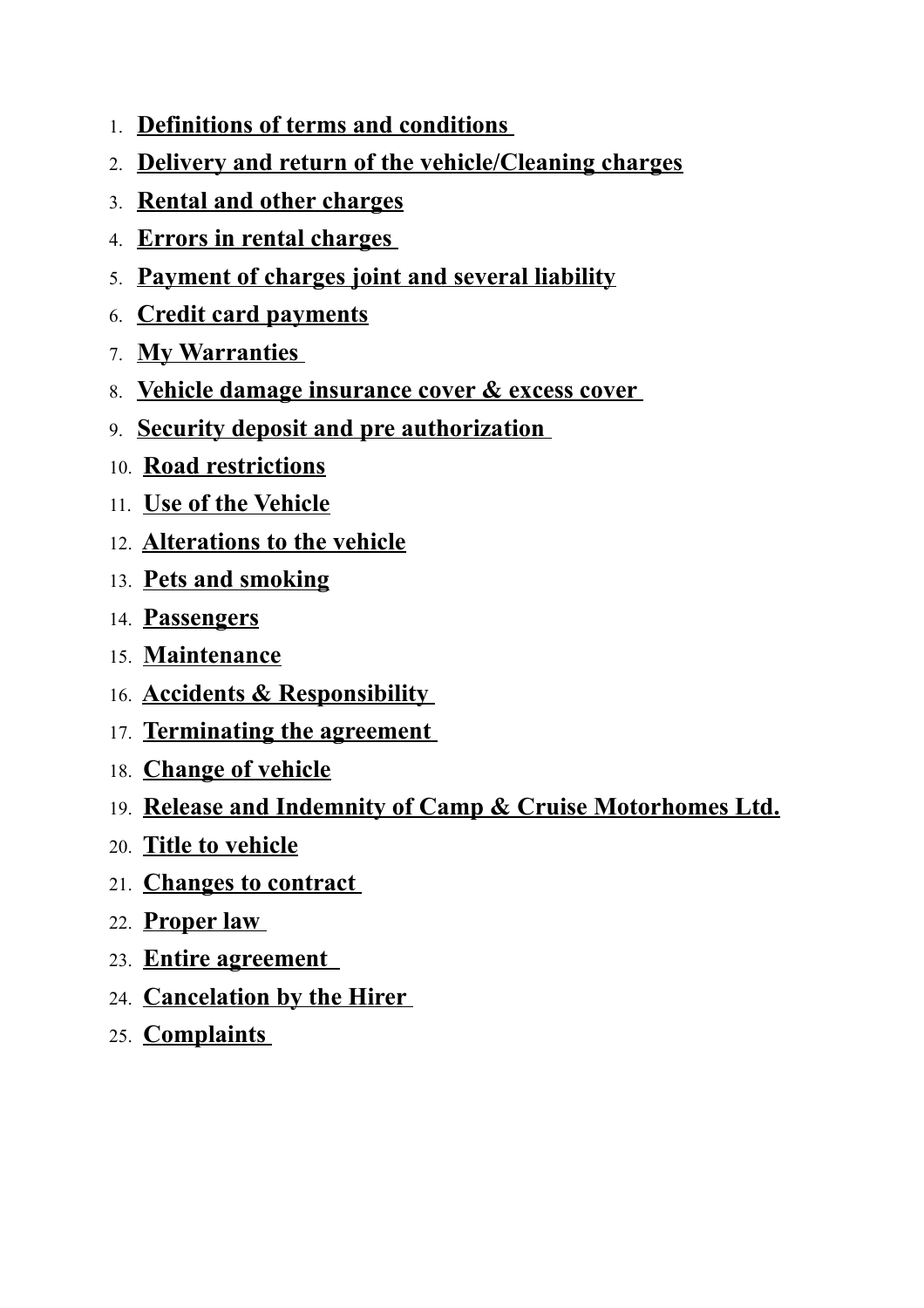# **CAMP & CRUISE MOTORHOMES LTD T & C'S**

# 1. **Definitions of Terms and Conditions:**

'I', 'me' and 'my' refers jointly and severally to the person or persons who are the customers.' This Agreement' means the Rental Agreement, the Insurance Motor Rental Agreement and these Terms and Conditions.

**1.1 '**Camp & Cruise**':** Means Camp & Cruise motorhomes ltd, trading as Camp & cruise motorhomes, Airport Road Cloughran Co Dublin Ireland.

**1.2 'Customer':** Means the person or persons nominated as the driver(s) under the heading 'Driver Details' on the Insurance Motor Rental Agreement and any person whose credit card is presented in payment of the customer's charges.

**1.3 'Living Equipment':** Includes but is not limited to DVD player, CD player, crockery, cutlery, cooking utensils, pillows, sleeping bags and towels.

**1.4 'Rental Period':** Means the hire period referred to under the heading 'Hire Period' on the Rental Agreement or any agreed variation thereof and any additional period during which the vehicle is in the customer's possession or control

**1.5 'Vehicle':** Means the vehicle described under the heading 'Vehicle Details' on the Rental Agreement and includes tyres, tools, accessories, the living equipment and any other special equipment, documents related to the Vehicle and any replacement or substitute Vehicle which may be provided at the discretion of Camp & Cruise Motorhomes Ltd.

**1.6 'Security Deposit':** Means a sum of money deposited as security against damage with Camp & Cruise Ltd, for the duration of the rental period and which is refundable to the hirer within 7 days of the return of vehicle to Camp & Cruise Motorhomes Ltd, clean and undamaged.

# **2. Delivery and Return of the Vehicle**

Pick up times are 3.00pm -6.00pm and return by 11.00am on final day. I acknowledge having received the Vehicle in a clean condition and in sound working order and with a tank of **Diesel** . I will return the vehicle in a clean condition, and the same amount of **Diesel**  which was giving upon rental on the return date and time (as agreed). I acknowledge that Camp & Cruise Motorhomes Ltd. will not refund to me any monies, nor have any obligation to provide a replacement vehicle, if the Vehicle is returned or I cease to have the use of the Vehicle prior to the return date for any reason e.g. **accident, weather or theft**

# **2.1 Cleaning Requirements**

Camp and Cruise will Charge  $\epsilon$ 150.00 valet charge if the Vehicle is not returned with the interior in a clean condition  $E250.00$  if the unit requires more than 2 hours cleaning and  $\epsilon$ 500.00 if the unit requires full sterilization.

The nominated additional fee of  $\epsilon$ 50.00 if the toilet and waste water tank are not emptied prior to the return of the vehicle.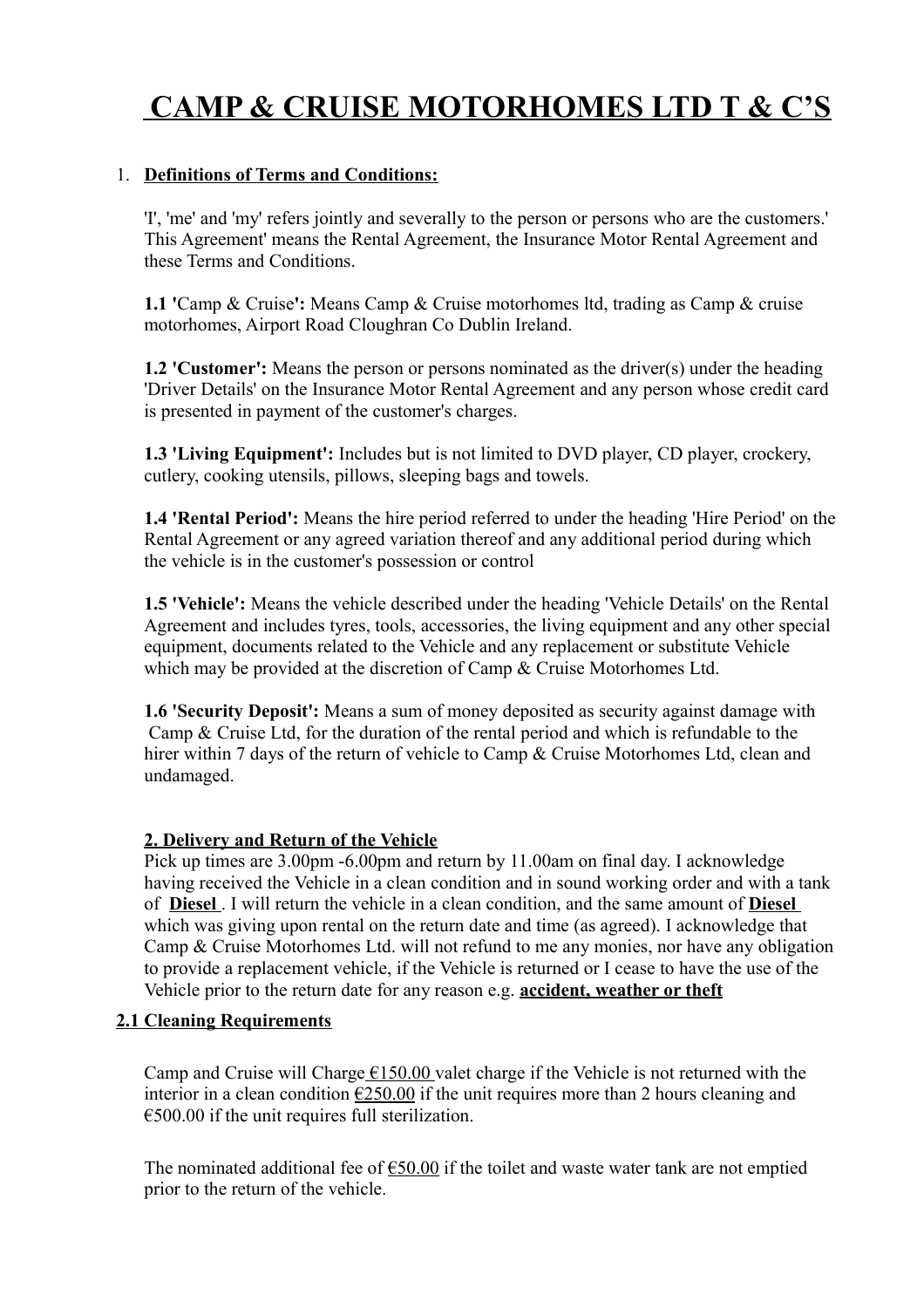#### Please ensure

- 1. Toilet Cassette emptied, rinsed and refilled with chemical solution provided.
- 2. Interior floor swept and cleaned
- 3. Dashboard and interior surfaces cleaned.
- 4. Fridge emptied and clean
- 5. Bathroom and Toilet cleaned and Kitchen cleaned

# **3.Rental and Other Charges.**

I will pay Camp & Cruise Motorhomes Ltd.:

- · All rental charges.
- · The security deposit.
- · The nominated cleaning fees

· The nominated cancellation fee in the event of cancellation of this agreement prior to acceptance of delivery of the vehicle.

· The cost of any damage to the Vehicle or the property of any third party.

· All government fees and duties etc.

· All parking fines, other fines or penalties, and/or accidents including third party property, damage not reported on return of the vehicle; and associated administration costs incurred in relation to the vehicle during the Rental Period.

· Any other fees or charges payable by me pursuant to this Agreement. This includes any costs incurred by Camp & Cruise Motorhomes Ltd. as a result of any breach by me of the terms of this Agreement.

· The cost to recover a Vehicle which has become bogged.

# **4. Errors in Rental Charges**

Total charges as set out therein are not final. I will pay any shortfall in charges to Camp & Cruise Motorhomes Ltd. and I will receive a refund for any overcharge acknowledged by Camp & Cruise Motorhomes Ltd

# **5. Payment of Charges Joint and Several Liability**

All charges and expenses payable by me under this Agreement are due on demand by Camp & Cruise Motorhomes Ltd. If I do not pay all charges when due, I agree to pay a late charge of 1.5% per month on the outstanding balance and any collection costs incurred by Camp & Cruise Motorhomes Ltd. , including reasonable legal fees. When the Customer comprises of more than one person, each person is liable jointly and severally for all obligations of the customer pursuant to this Agreement.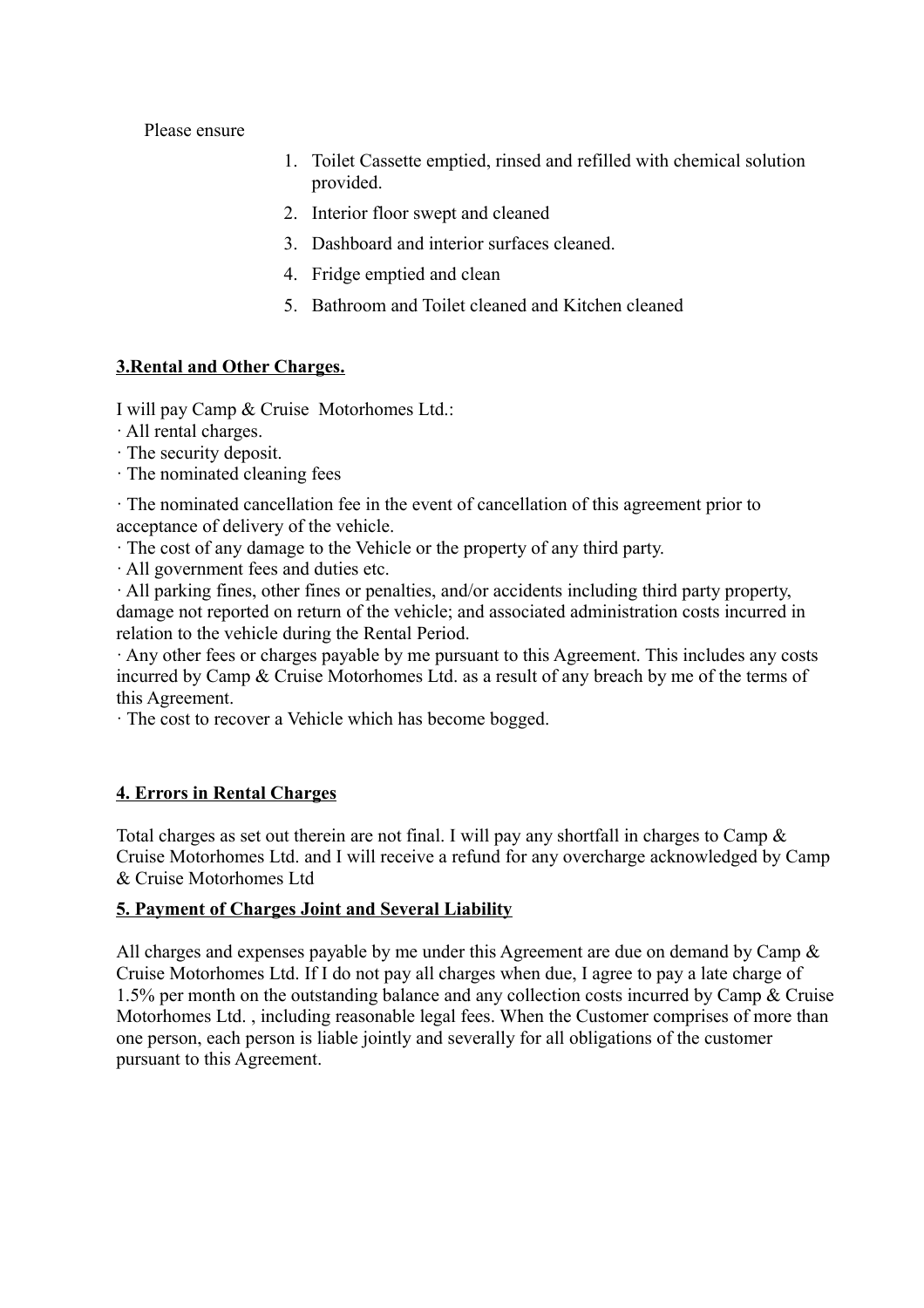# **6. Credit Card Payment**

Camp & Cruise Motorhomes Ltd will accept payment by credit cards approved by Camp & Cruise Motorhomes Ltd EFT, Bank Draft, Cash, Debit and Laser cards are also accepted Credit cards incur a 2.5% surcharge on Transactions, Debit lazer bank drafts and cash carry no charge.

When payment is paid by credit card, I agree that:

· Camp & Cruise Motorhomes Ltd. is irrevocably authorised to complete any documentation and to take any other action to recover from my credit card issuer all amounts due by me pursuant to this Agreement, including but not limited to, any amounts due in respect to damage to the Vehicle or to property of a third party and all other additional charges as they are incurred **(including all parking and traffic infringement penalties, road toll fines, London congestion charges, and associated administration costs);**

· I will not dispute my liability to Camp & Cruise Motorhomes Ltd. for any amount due under this agreement and I shall indemnify and keep indemnified Camp & Cruise Motorhomes Ltd. against any loss incurred (including legal costs) by reason of notifying my credit card issuer of such dispute.

· Camp & Cruise Motorhomes Ltd. may process the credit card voucher; in the event that Camp & Cruise Motorhomes Ltd. elects to accept payment of the Security Deposit by holding an open security payment which will be cancelled at the completion of the Rental Period, I agree that Camp & Cruise Motorhomes Ltd. is entitled to recover payment from my credit card issuer pursuant to paragraph (1) in respect of any amounts due which were not known at the time of cancelling the open security payment.

· I acknowledge that all transactions under this agreement are conducted in Euro. Due to exchange rate fluctuations, there could be some variance between the amount initially debited against my credit card and the amount refunded within 28 days after the expiration of the rental period. I release Camp & Cruise Motorhomes Ltd. from any liability for such variation.

# **7. My Warranties**

I warrant that all information supplied by me to Camp & Cruise Motorhomes Ltd. in connection with this agreement is true.

# **8. Vehicle Damage - Insurance Cover & excess cover supplied by camp and cruise ltd**

I am aware that:

· The Vehicle is insured for damage to the Vehicle and the property of a third party if involved in a road traffic accident Except (**8.4** exclusions)

 $\cdot$  I am aware that I will be liable for an insurance excess of  $\epsilon$ 2500.00

· I will not have any insurance cover myself and I will be responsible for the total cost of any damage if I breach any of the terms of this Agreement unless excess cover has been purchased with Camp & Cruise Motorhomes LTD.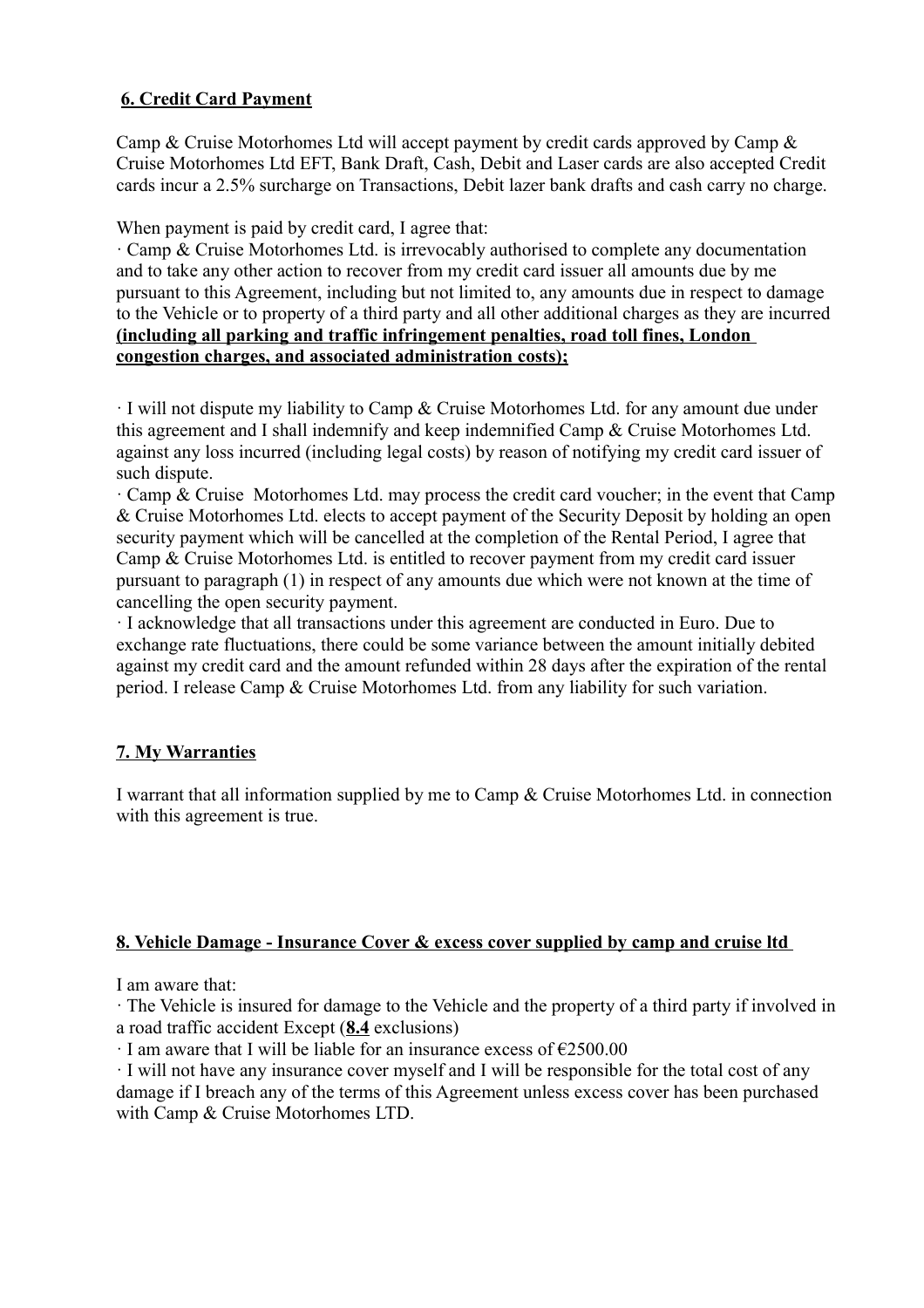# **Excess insurance cover Supplied by Camp and Cruise Motorhomes**

**8.1** Mirrors Tyres Hub caps and windscreen cover €12 extra per night.

# **Excess insurance cover Supplied by Camp and Cruise Motorhomes**

# **8.2 €2500 Reduced to €1250** or by 50 Percent

4/6 Days €50 Per Day 7/13 Days €30 Per Day 14/21 or more Days €25 Per Day **Capped at €350**

# **8.3 €2500 Reduced to €1000** or by 60%

 4/6 Days €60 Per Day 7/13 Days  $\epsilon$ 50 Per Day 14/20 Days or more €30 Per Day **Capped at €420**

# **8.4 Insurance Exclusions:**

The Theft of a camper will not be covered by Insurance if the keys are left in the ignition in or on the vehicle whilst unoccupied and the hirer shall be held fully responsible for a replacement vehicle.

Damage caused to the underside or any mechanical part of the vehicle, eg Clutch/gearbox, will be charged at the full excess amount and cannot be reduced with an additional protection package. Therefore, the hirer accepts full liability for these, which is, in addition to the standard excess of the vehicle should that apply.

Windscreen, mirrors and/or Tyre Damage is not covered by the standard vehicle insurance but can be covered under the special cover package see **8.1** 

Replacement or repair of aerials, Glass, Wheels, Roof, underside of vehicle or incorrect fuelling for which the hirer is responsible.

Please note that **no insurance** is offered for damage to the roof/overhead cab of any vehicle and any damage to the roof is deemed as gross negligence, any such damage will be charged at a fixed cost of **€5000** Chargeable on return of the vehicle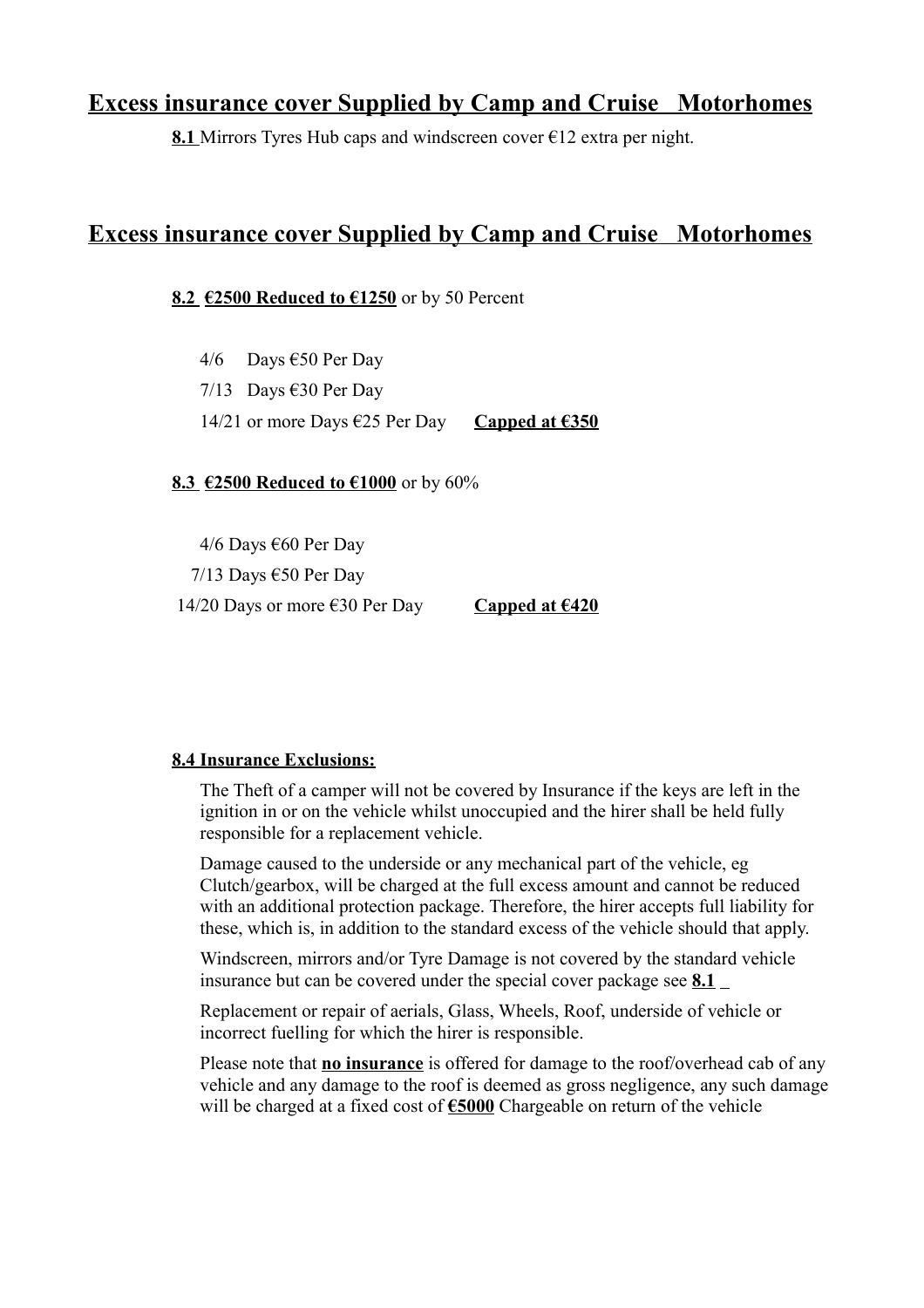# **9. Security Deposit – pre authorization**

On taking delivery of the Vehicle, I agree to pay the Security Deposit. I irrevocably authorise Camp & Cruise Motorhomes Ltd. to deduct from the Security Deposit as per section **8.** any amounts due by me to Camp & Cruise Motorhomes Ltd. arising out of this Agreement.

The security deposit will be refunded within 7 working days of the vehicle being returned to the correct location.

#### **10. Road Restrictions**

All Vehicles may only be driven on sealed / bitumen roads.

I acknowledge that Camp & Cruise Motorhomes Ltd. reserves the right at any time, at its sole discretion, to restrict vehicle movements in certain areas due to adverse road or weather conditions or any other reasonable cause.

#### **11. Use of the Vehicle**

I agree that during the rental period, I will not and will not allow the vehicle to be:

· Driven otherwise than in a cautious, prudent and normal manner.

· Used in a manner that could cause damage.

· Driven in a prohibited area or in an area other than the areas indicated by me to Camp & Cruise Motorhomes Ltd.

· Driven by a person under the influence of alcohol or drugs or with a blood alcohol level in excess of that permitted by law.

· Left with the ignition key in the vehicle while it is unoccupied.

· Left unoccupied and unlocked.

· Driven by persons:

· Under the age of 25 years or over the age of 70 years unless specifically authorised by Camp & Cruise Motorhomes.

· Who is not authorised by law to drive the vehicle. Particulars of a proposed licensed driver of the Vehicle are set out under the heading 'Driver Details' in the Motor Rental Agreement.

· Damaged by:

· Submersion in water.

· Contact with salt water.

· Used for any illegal purpose for any race, rally or contest.

· Used to tow any vehicle or trailer.

· Used to carry passengers or property for hire or reward.

· Used to carry more persons than is permitted by any relevant authority or detailed in the Vehicle manual or on the Vehicle or specified in this agreement.

· Used to carry volatile liquids, gases, explosives or other corrosive or inflammable materials.

· Otherwise used in breach of my obligations under this Agreement.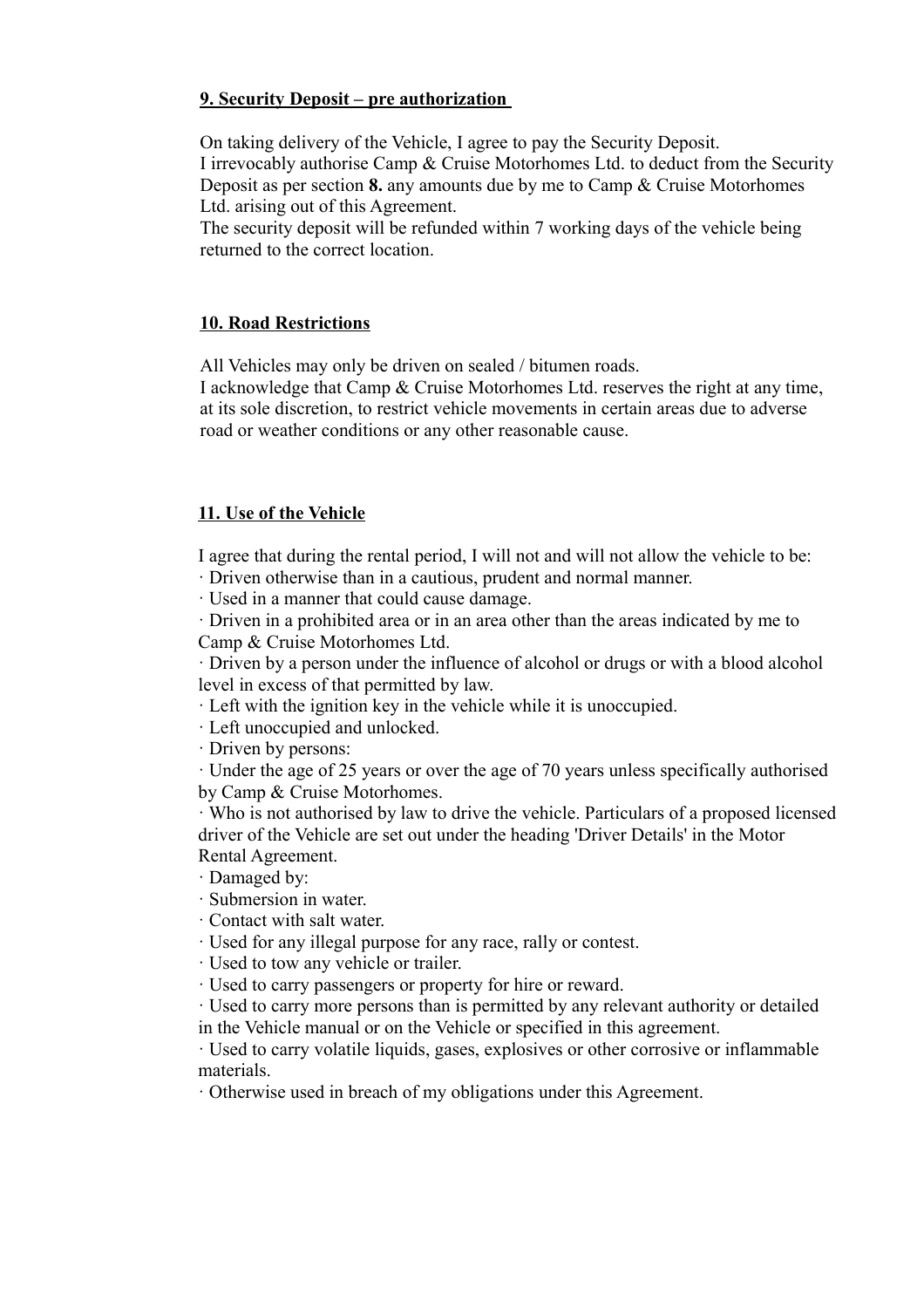# **12. Alterations to the Vehicle**

I shall not make any alterations or additions to the Vehicle without the prior written consent of Camp & Cruise Motorhomes Ltd.

# **13. Pets & smoking**

I will not allow smoking of any kind in the vehicle. I will not allow pets or any animals in the vehicle only guide dogs and a valet fee of  $\epsilon$ 150 will apply if returned soiled

# **14. Passengers**

Camp & Cruise Motorhomes Ltd. authorises the use of these vehicles up to the stated number of passengers. Each person to use the safety restraints provided at all times whilst vehicle is in motion.

# **15. Maintenance**

I shall take all reasonable steps to properly maintain the Vehicle, including oil checks, water and batteries.

I acknowledge that Camp & Cruise Motorhomes Ltd. will reimburse me for expenditure up to  $\epsilon$ 75.00 reasonably incurred in rectifying any mechanical failure to the drive train and engine of the Vehicle (not including the water system, refrigerator, heating, audio and DVD equipment) provided that:

· I produce relevant receipts.

· I have received the prior consent of Camp & Cruise Motorhomes Ltd.

· The damage is not due to my fault or my breach of this Agreement.

· Subject to the terms of this agreement, I will pay for the cost of repairing or replacing tyres damaged during the Rental Period (not including punctures) PROVIDED THAT Camp & Cruse Motorhomes Ltd. will reimburse me for expenditure reasonably incurred if:

- I produce relevant receipts;

- The tyre is defective and is returned by me to Camp & Cruise Motorhomes Ltd. for inspection; and

- The manufacturer accepts liability under his warranty.

- I will be liable for any costs associated with the incorrect use of fuel (fuel being diesel or petrol).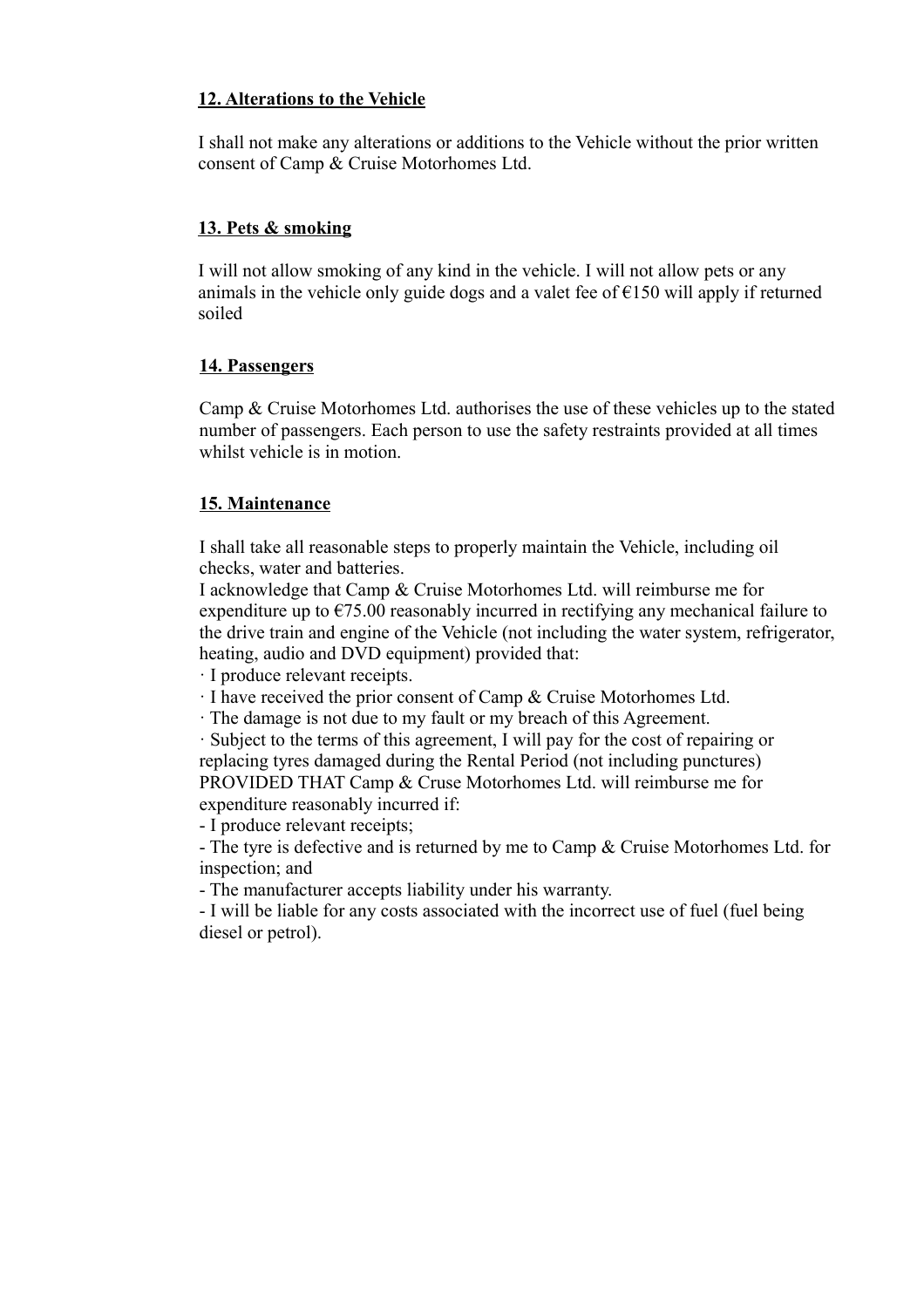#### **16. Accidents & Responsibility**

In the event of any accident, loss or damage arising out of the use of the vehicle, I will:

· Notify Camp & Cuise Motorhomes Ltd. within 24hrs of occurrence.

· Obtain the names and addresses of third parties and any witnesses and report the occurrence to the nearest police station;

· **Complete an accident report form as supplied;**

 **· Not make any admission of liability to other parties, settlement offer or other like offer;**

· Assist Camp & Cruise Motorhomes Ltd. in handling any claim arising from any event, including providing all relevant information and attending Court to give evidence.

· I acknowledge that the excess or other amount due by me in respect of any damage arising from an accident, loss or damage is payable at the time of reporting the event and not at the completion of the rental period.

· I will pay for any costs relating to the delivery of a change over vehicle as a result of an accident regardless of which party is at fault.

# **17. Terminating the Agreement/Cancellation by camp and cruise Motorhomes LTD**

I acknowledge that **Camp & Cruise Motorhomes Ltd. may terminate this Agreement and repossess the Vehicle at any time, without notification to me, and that I will pay the reasonable costs of repossessing the Vehicle, including towing charges if:**

- · I am in breach of any term of this Agreement;
- · I have obtained the Vehicle through fraud or misrepresentation;

· The Vehicle appears to be abandoned;

· The Vehicle is not returned on the agreed return date or Camp & Cruise Motorhomes Ltd. reasonably believes that the Vehicle will not be returned on the agreed return date;

Camp & Cruise Motorhomes Ltd. considers on reasonable grounds, that the safety of passengers or the condition of the Vehicle is endangered. I understand that in the event of such termination or repossession, I have no right to a refund of any part of the rental charges or the Security Deposit.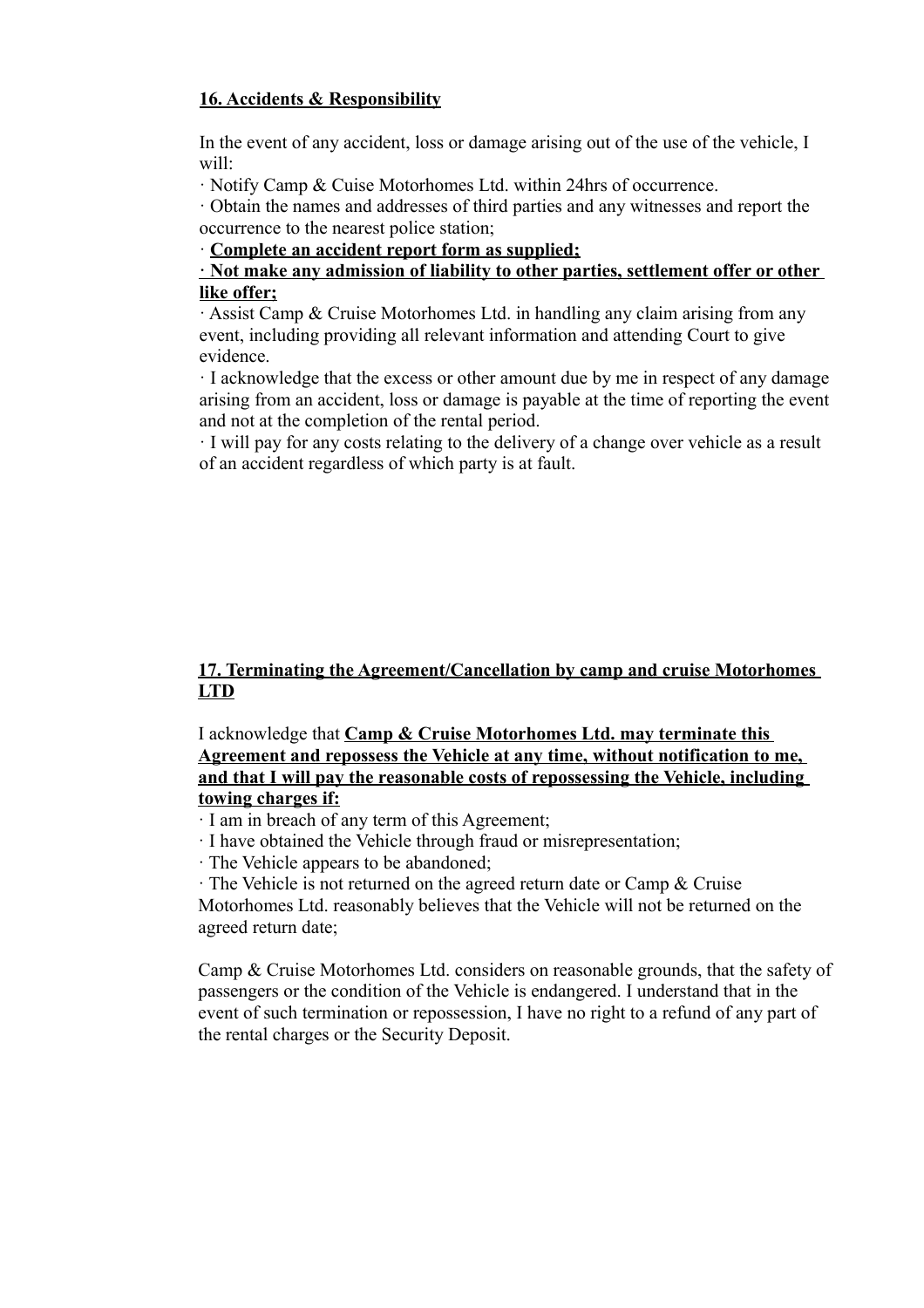#### **Cancellation by Camp and Cruise Motorhomes Ltd**

Camp and Cruise Motorhomes LTD Reserve the right to cancel a reservation at the proposed commencement of hire as Follows:

1. Driving license for the named driver is not produced or valid in accordance with stated conditions,

2. Failure to provide funds for the  $E$ 2500 security deposit by credit card only by the named driver.

3. Over occupancy of the vehicle,

4. Address on the named Drivers driving license does not match the billing address if additional proof of ID is required.

Hirers from outside the ROI Must Provide both a valid passport and driving license as proof of ID. No Compensation is available for any additional arrangements booked by the hirer (e.g. flights, concert tickets) Camp and Cruise Motorhomes LTD Reserve the right to refuse to hire to any person, without stating the cause. The booking Deposit may be refunded in this case.

#### **18. Change of Vehicle.**

Camp & Cruise Motorhomes Ltd. reserves the right, at its absolute discretion, to substitute the vehicle with a replacement. In that event, I shall not be liable for any increased rental or other charges save for any addition running costs pertaining to the substitute vehicle. Such substitution shall not entitle me to any refund and does not constitute a breach of this Agreement.

# **19. Release and Indemnity of Camp & Cruise Motorhomes Ltd.**

Subject to its obligation to deliver the Vehicle or an appropriate substitute vehicle, I release Camp & Cruise Motorhomes Ltd., its employees and agents, from any liability to me (regardless of who is at fault) for any loss or damage incurred by me by reason of this Agreement, including but not limited to:

· Any loss or damage caused by breakdown, mechanical defect, accident or the Vehicle being unsuitable for my purpose;

· Any loss or damage to any property left in or on the Vehicle, in any service vehicle or on any Camp & Cruise Motorhomes Ltd. premises or recovered or handled by Camp & Cruise Motorhomes Ltd.

Subject to any insurance arrangements agreed with Camp & Cruise Motorhomes Ltd., I hereby indemnify and shall keep indemnified Camp & Cruise Motorhomes Ltd., its employees and agents against any claims, demands and expenses (including legal costs) incurred or sustained by them or any of them by reason of my use and/or possession of the Vehicle.

#### **20. Title to Vehicle**

I acknowledge that Camp & Cruise Motorhomes Ltd. retains title to the Vehicle and